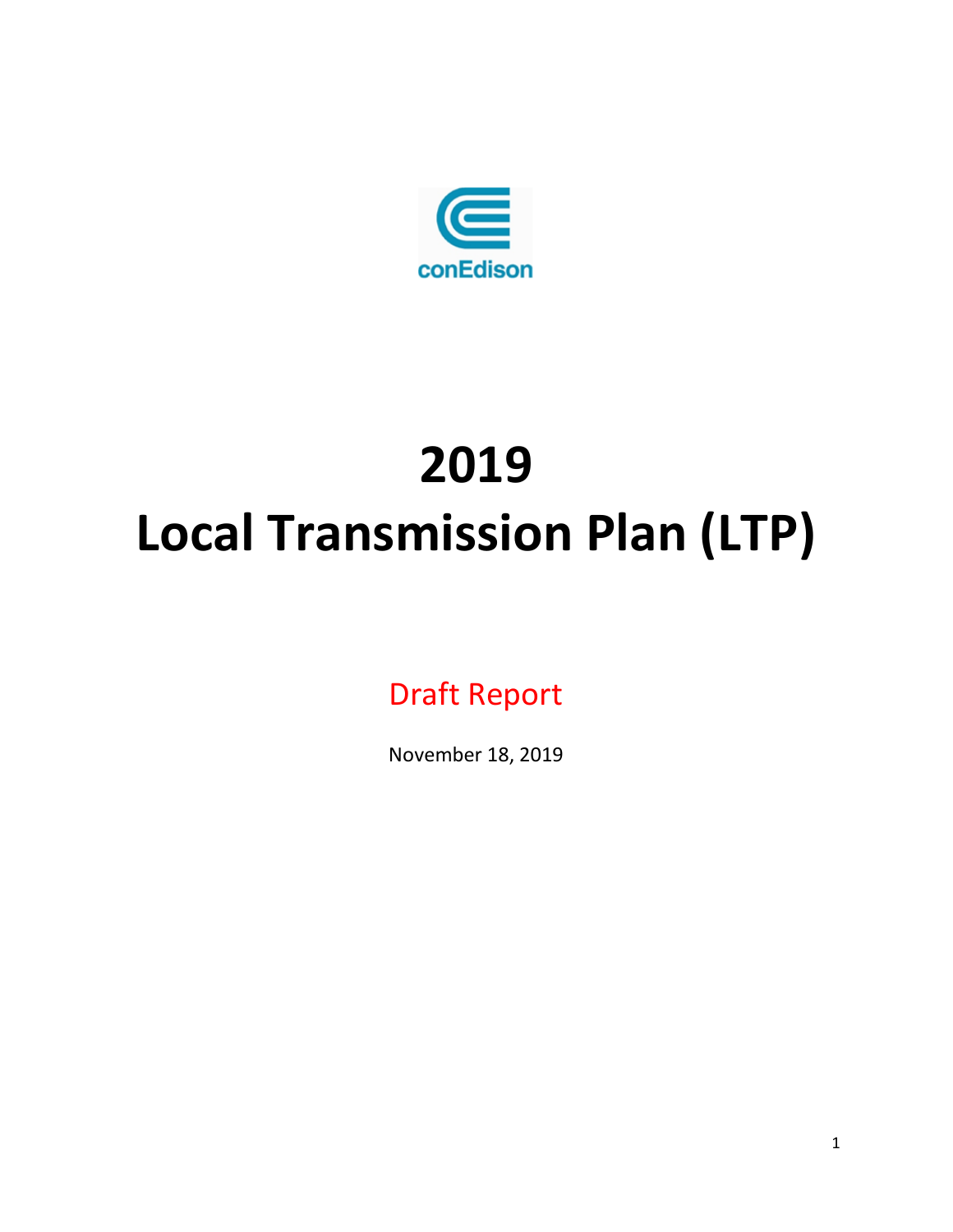## **Table of Contents**

| 1.     |
|--------|
| 2.     |
| 2.1.   |
| 2.2.   |
| 2.2.1. |
| 2.2.2. |
| 2.3.   |
| 2.3.1. |
| 2.3.2. |
| 2.3.3. |
| 2.4.   |
| 3.     |
| 3.1.   |
| 3.2.   |
| 3.3.   |
| 3.4.   |
| 3.5.   |
| 4.     |
|        |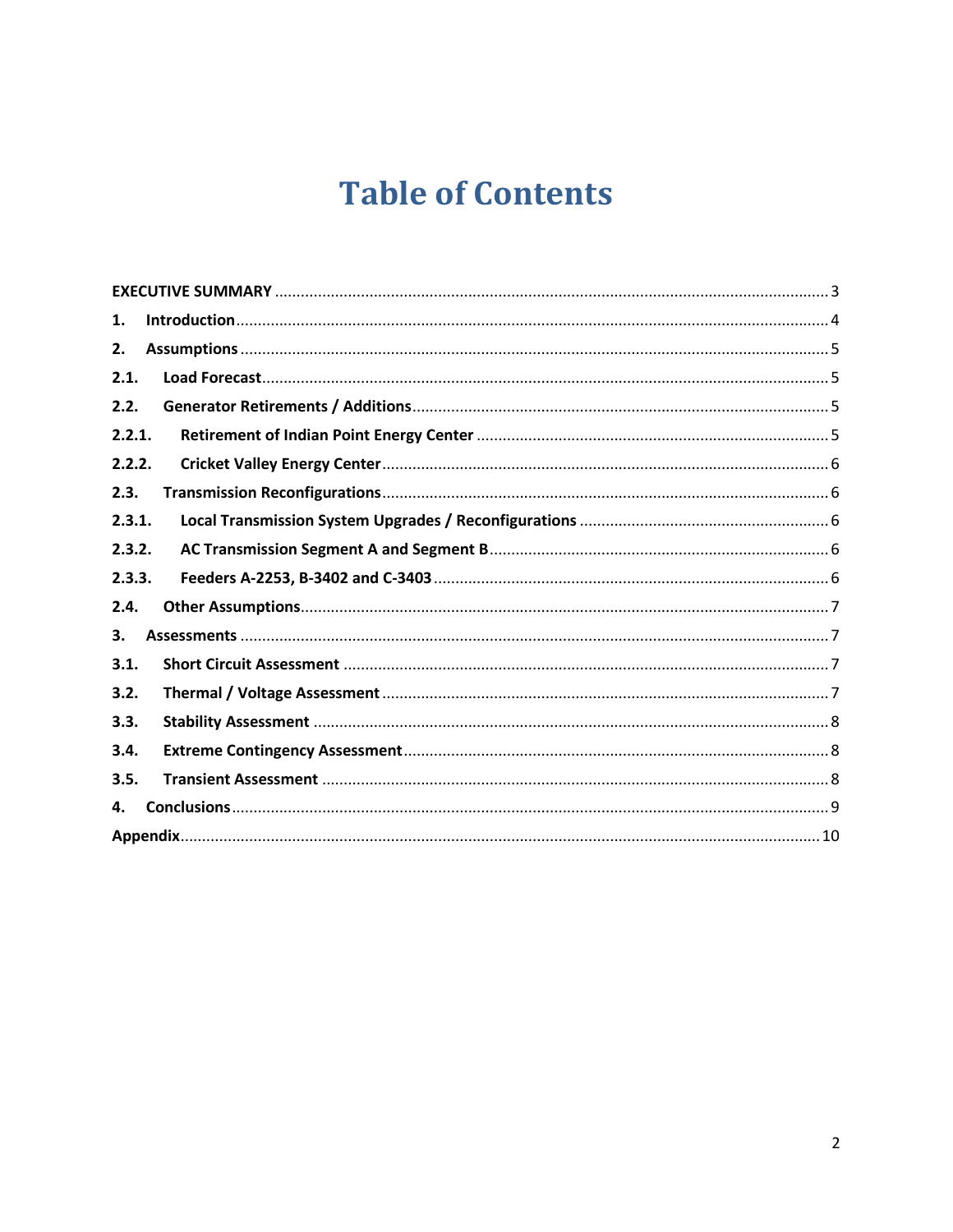### <span id="page-2-0"></span>**EXECUTIVE SUMMARY**

Consolidated Edison Company of New York (CECONY) conducted its 2019 Local Transmission Planning Process (LTPP) for its own Transmission District<sup>1</sup>. The report presents CECONY's Local Transmission Plan (LTP) for years 2019 through 2028.

#### *2019 Local Transmission Plan Findings:*

The 2019 CECONY's Local Transmission Plan (LTP) does not identify any transmission needs in CECONY's Transmission District under the assumptions established for this assessment over the next 10-year planning horizon (years 2019 through 2028).

<span id="page-2-1"></span> $1$  Transmission District: The geographic area in which a Transmission Owner, including LIPA, is obligated to serve Load, as well as the customers directly interconnected with the transmission facilities of the Power Authority of the State of New York (as defined per NYISO OATT).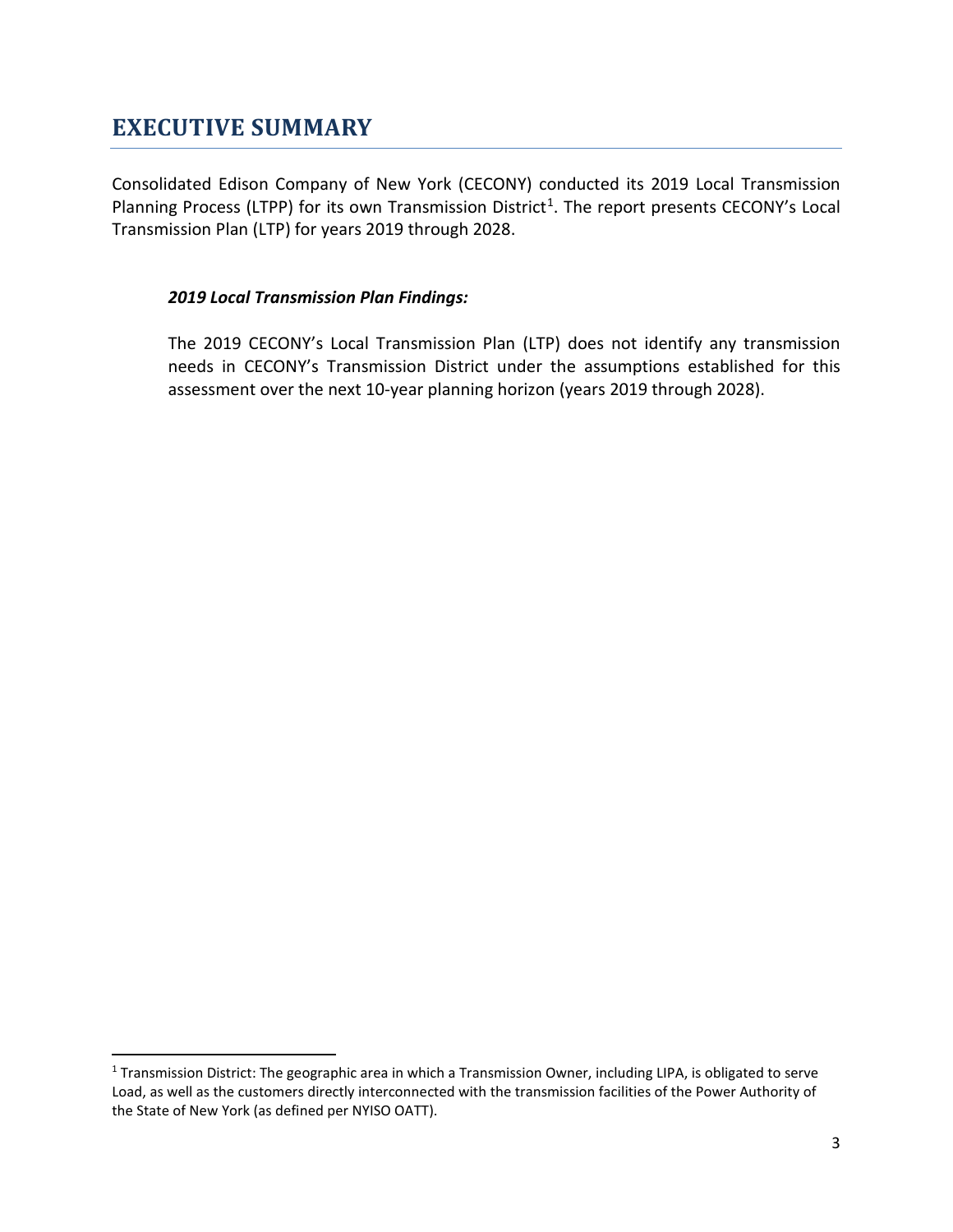#### <span id="page-3-0"></span>**1. Introduction**

Consolidated Edison Company of New York (CECONY) conducted its Local Transmission Planning Process (LTPP) for its own Transmission District. The report presents CECONY's Local Transmission Plan (LTP) for years 2019 through 2028.

Per NYISO Open Access Transmission Tariff (OATT)<sup>[2](#page-3-1)</sup>, CECONY's LTP together with LTP's from other New York Transmission Districts is used by the NYISO as an input into the Comprehensive System Planning Process (CSPP) where each cycle of CSPP commences with the LTPPs providing input into the Reliability Planning Process (RPP). The NYISO CSPP was approved by the Federal Energy Regulatory Commission (FERC) and its requirements are contained in Attachment Y of the NYISO's OATT. The next cycle of CSPP will start with the 2020 RPP, which consists of two studies: (1) Reliability Needs Assessment (RNA) and (2) Comprehensive Reliability Plan (CRP).

Per NYISO OATT[3](#page-3-2), CECONY is required to post on its website Specification TP-7100 *Transmission Planning Criteria*[4](#page-3-3) and assumptions used in its LTTP[5](#page-3-4). CECONY's *Transmission Planning Criteria* meets or exceeds requirements established in applicable NERC, NPCC or NYSRC Standards, Directories and Reliability Rules. In addition, CECONY is required to take into consideration any comments received from Customers, Market Participants and other interested parties toward the posted material. CECONY has not received any comments in this round of LTPP.

Currently, the CECONY system has no transmission needs driven by a Public Policy Requirement<sup>[6](#page-3-5)</sup>.

<span id="page-3-1"></span> <sup>2</sup> https://nyisoviewer.etariff.biz/ViewerDocLibrary/MasterTariffs/9FullTariffNYISOOATT.pdf

<span id="page-3-2"></span><sup>3</sup> NYISO OATT Section 31.2.1

<span id="page-3-3"></span><sup>4</sup> https://www.coned.com/-/media/files/coned/documents/business-partners/transmissionplanning/transmission-planning-criteria.pdf?la=en

<span id="page-3-4"></span><sup>5</sup> https://www.coned.com/-/media/files/coned/documents/business-partners/transmission-planning/2019-longrange-plan-study-assumptions.pdf?la=en

<span id="page-3-5"></span><sup>6</sup> Public Policy Requirement: A federal or New York State statute or regulation, including a NYPSC order adopting a rule or regulation subject to and in accordance with the State Administrative Procedure Act, any successor statute, or any duly enacted law or regulation passed by a local governmental entity in New York State, that may relate to transmission planning on the BPTFs (as defined per NYISO OATT).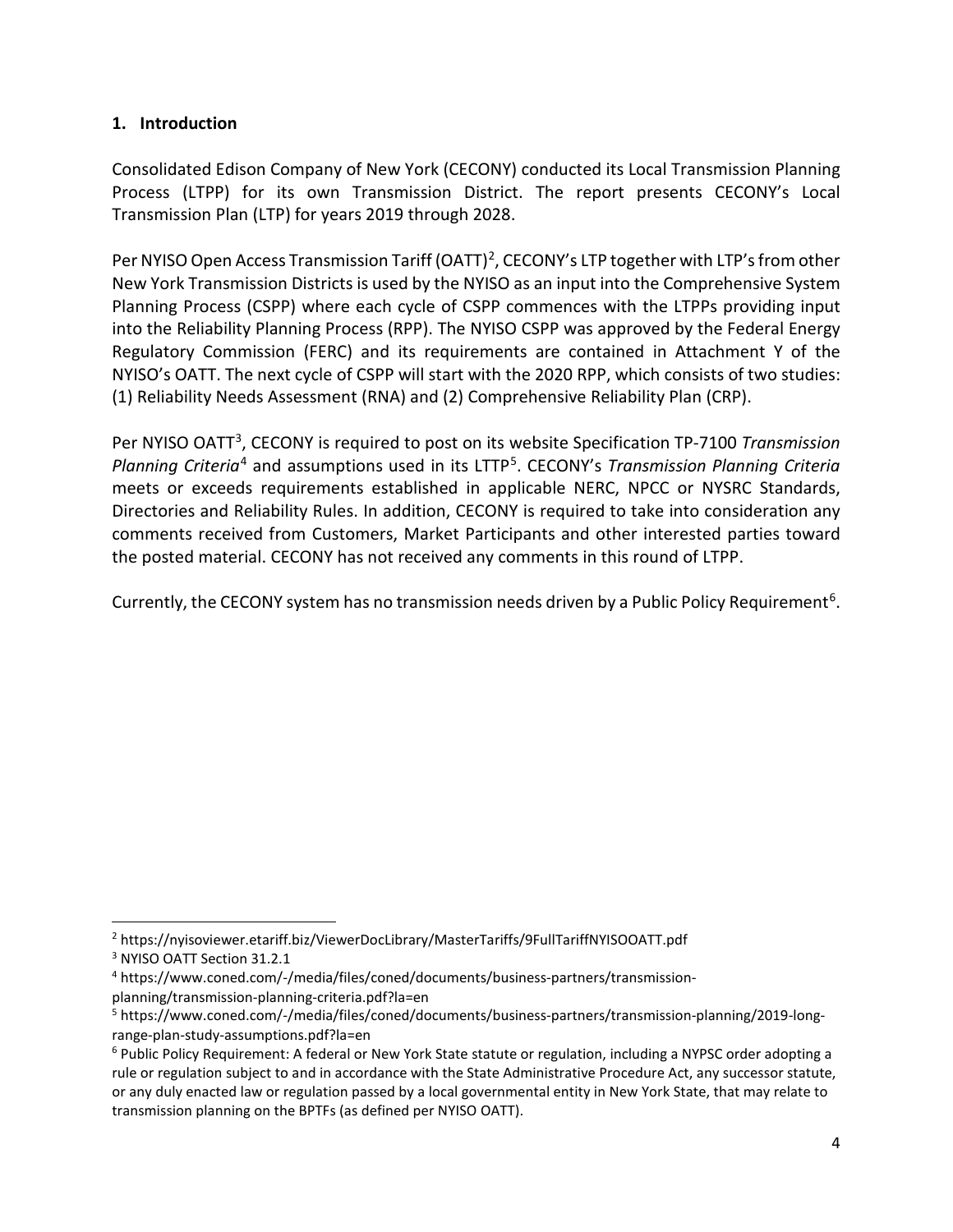#### <span id="page-4-0"></span>**2. Assumptions**

Per NYISO OATT CECONY posted on its website assumptions used in its LTTP.

The study is based on the system represented in the power flow, stability and short circuit cases derived from the 2018 and 2019 NYISO FERC 715 filing(s) and NYISO Load & Capacity Data "Gold Book". These power flow and short circuit databases are further updated consistent with the NYISO Reliability Planning Process practices, rules, and procedures.

#### <span id="page-4-1"></span>**2.1. Load Forecast**

CECONY's System Electric System Demand Forecast for years 2019 through 2028 is as follows: (System coincident loads including transmission losses)

| Y2019   Y2020 |  | Y2021   Y2022   Y2023   Y2024   Y2025   Y2026                                           |  | $\overline{1}$ Y2027 | <b>Y2028</b> |
|---------------|--|-----------------------------------------------------------------------------------------|--|----------------------|--------------|
|               |  | 13,270   13,320   13,370   13,380   13,270   13,260   13,280   13,280   13,260   13,250 |  |                      |              |

Overall, CECONY's load growth is, for all intents and purposes, flat over the 10-year planning horizon, with loads varying from that in 2019 by a range from -0.2% to +0.8% in the 2020-2028 period.

#### <span id="page-4-2"></span>**2.2. Generator Retirements / Additions**

#### **2.2.1. Retirement of Indian Point Energy Center**

<span id="page-4-3"></span>On November 13, 2017 the NYISO determined that Entergy Nuclear Power Marketing, LLC (Entergy) had submitted a complete Generator Deactivation Notice for the proposed retirement of the Indian Point Unit 2 and Unit 3. Entergy reported that it intends to deactivate the 1,299 MW (nameplate) Indian Point Energy Unit 2 on April 30, 2020 and the 1,012 MW (nameplate) Indian Point Energy Unit 3 on April 30, 2021. The NYISO concluded, in its assessment, that Entergy has satisfied the applicable requirements under the NYISO's Generator Deactivation Process to retire the Generators on or after its requested deactivation date. $<sup>7</sup>$  $<sup>7</sup>$  $<sup>7</sup>$ </sup>

CECONY assumed in its 2019 LTP the above dates as the dates for the retirement of Indian Point Unit 2 and Unit 3.

<span id="page-4-4"></span><sup>&</sup>lt;sup>7</sup> Generator Deactivation Assessment Indian Point Energy Center (12/13/2017).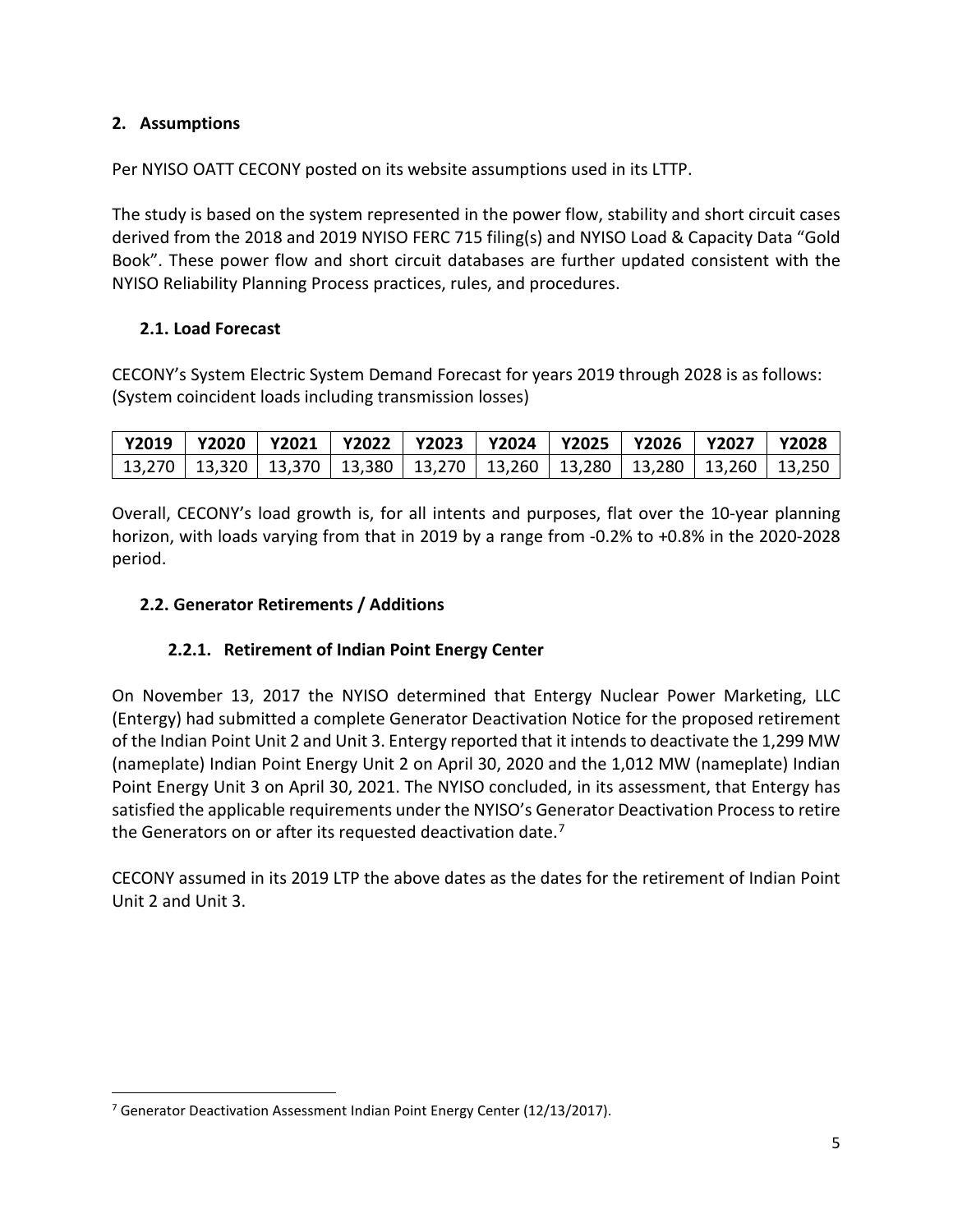#### **2.2.2. Cricket Valley Energy Center**

<span id="page-5-0"></span>NYISO Queue #444 Cricket Valley is a 1,020 MW combined cycle generation project proposed by Cricket Valley Energy Center, LLC to interconnect to CECONY's Pleasant Valley – Long Mountain 345 kV Line. CECONY assumed in its LTP that this generating facility, together with the associated 345 kV substation and a new 345 kV Pleasant Valley – Cricket Valley feeder, will be operational prior to summer 2020.

#### <span id="page-5-1"></span>**2.3. Transmission Reconfigurations**

#### **2.3.1. Local Transmission System Upgrades / Reconfigurations**

<span id="page-5-2"></span>CECONY assumed in its 2019 LTP the following local system upgrades that result in system topology changes:

- Starting in Year 2019: Addition of a 345/138 kV PAR controlled Rainey Corona feeder.
- Starting in Year 2019: Addition of a 345 kV breaker at the East  $13<sup>th</sup>$  Street substation.
- Starting in Year 2019: Addition of a 138 kV breaker at the Jamaica substation.
- Starting in Year 2019: For the purposes of Distribution System, under peak load conditions, the 138 kV transmission feeder 32077 is operated radially from Farragut in order to supply Water Street Area Station through 138/27 kV Transformer #4.
- Starting in Year 2024: Hudson Avenue Distribution Substation (DSS) will be installed to support Water Street and Plymouth Area Stations under post-contingency conditions.

#### **2.3.2. AC Transmission Segment A and Segment B**

<span id="page-5-3"></span>CECONY's LTP includes in its thermal/voltage assessment the selection of the AC Transmission Public Policy Transmission Projects, which are the North American Transmission (NAT)/New York Power Authority (NYPA) (NYISO Queue #556) Segment 'A' Double Circuit project and the National Grid/Transco (NYISO Queue #543) New York Energy Solution Segment 'B' project. These projects have limited impact on CECONY's local transmission system.

#### **2.3.3. Feeders A-2253, B-3402 and C-3403**

<span id="page-5-4"></span>Tie feeders B-3402 and C-3403 continue to be on a long term outage. The flow assigned to tie feeder A-2253 is based on the NYISO/PJM Joint Operating Agreement. This assumption is carried throughout the 10-year study.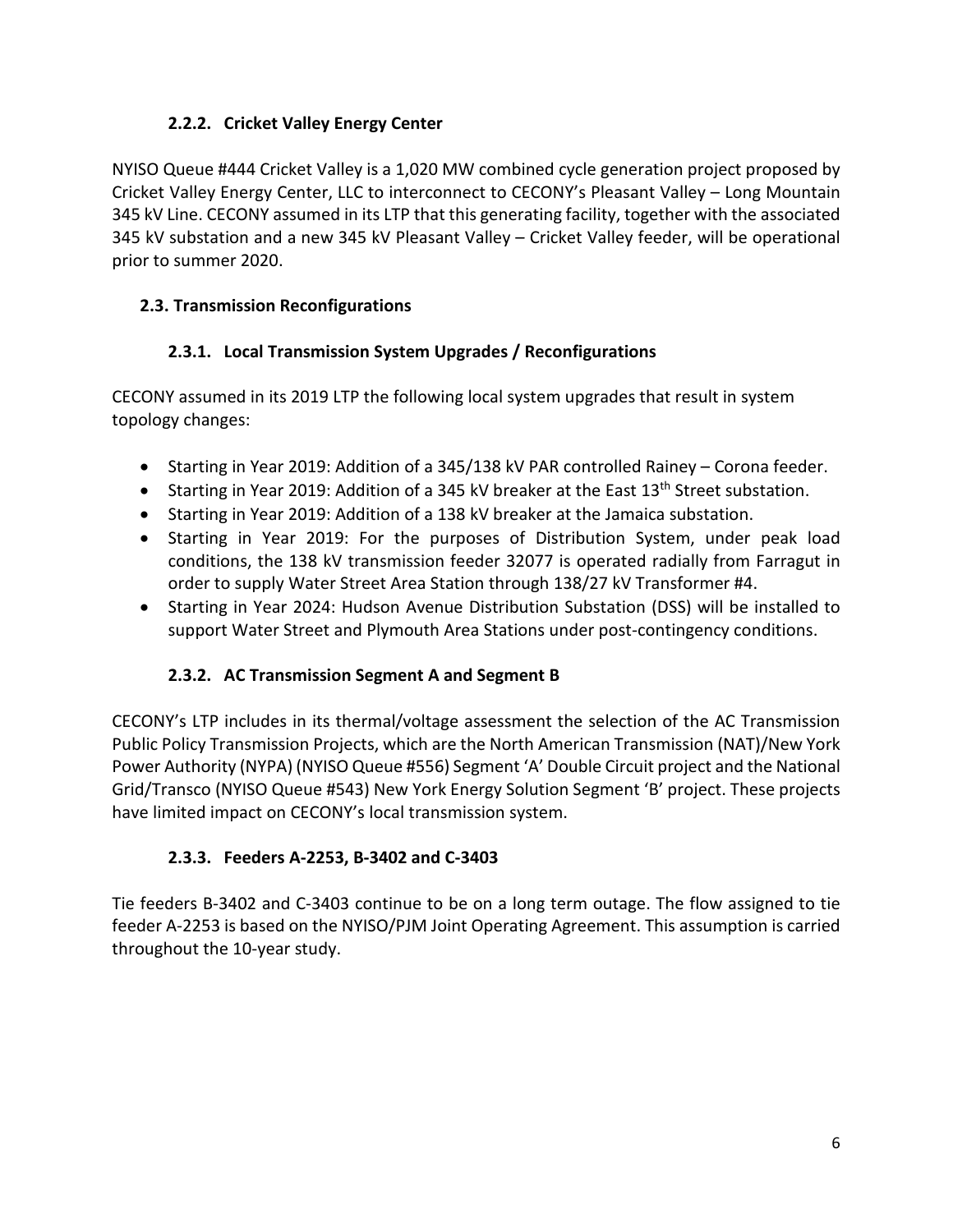#### <span id="page-6-0"></span>**2.4. Other Assumptions**

The State of New York has several initiatives to meet environmental goals that will affect the state's grid during the study period. These include, Nitrogen (NOx) Emission Limits for Simple Cycle and Regenerative Combustion Turbines as well as the incorporation of a high percentage of renewable resources into the system. It is still too early for CECONY to make assumptions on its own, independent from the NYISO, so this LTP makes none.

#### <span id="page-6-1"></span>**3. Assessments**

#### <span id="page-6-2"></span>**3.1. Short Circuit Assessment**

CECONY's 2019 LRP relies on concurrent analysis and conclusions from its Planning Assessment of the Bulk Electric System, an annual study that is performed in conjunction with the NYISO and other New York Transmission Owners as part of NYISO/NYTOs Coordinated Functional Registration (CFR) for the purpose of compliance with NERC Standard TPL-001 Transmission System Planning Performance Requirements. This Planning Assessment evaluated the planned system for the study period of 2019 to 2028 which matches CECONY's 2019 LRP study period.

The short circuit analysis is performed in accordance with the "NYISO Guideline for Fault Current Assessment" and the CECONY Fault Current Assessment (Specification TP-5000) using the ASPEN One-Liner/Batch-Circuit program. Three-phase-to-ground, two-phase-to-ground, and singlephase-to-ground faults are simulated at CECONY's substations. At each substation, the highest of the three fault currents is compared against the lowest circuit breaker rating to determine if circuit breakers might be overdutied (initial screen). If calculated fault currents exceed the lowest rated breaker, then an Individual Breaker Analysis (IBA) would be conducted to determine the final breaker over-duty status.

The analysis shows that circuit breakers have the interrupting capability for the faults that they are be expected to interrupt throughout the 10-year study horizon.

#### <span id="page-6-3"></span>**3.2. Thermal / Voltage Assessment**

CECONY's Transmission System is divided into 17 Transmission Load Areas (TLAs). These TLAs are constrained by transmission and/or generation resources and can be "stand alone" TLAs or can be "imbedded" TLAs. In addition, each TLA's design contingency level depends on its BPS or BES status. A TLA may be designed to Second contingency (N-1/-1/-0) or can be designed to First contingency (N-1/-1). The list of CECONY's TLAs with their design contingency level can be found in Specification TP-7100 *Transmission Planning Criteria*.

The study carries out thermal and voltage analysis for all 17 TLA over the 10-year planning horizon. The study uses the Siemens PTI PSS®E and PowerGEM TARA programs. The details of the analysis (description of TLA's design, controlling contingencies, etc.) for each TLA are described in Appendix to this report.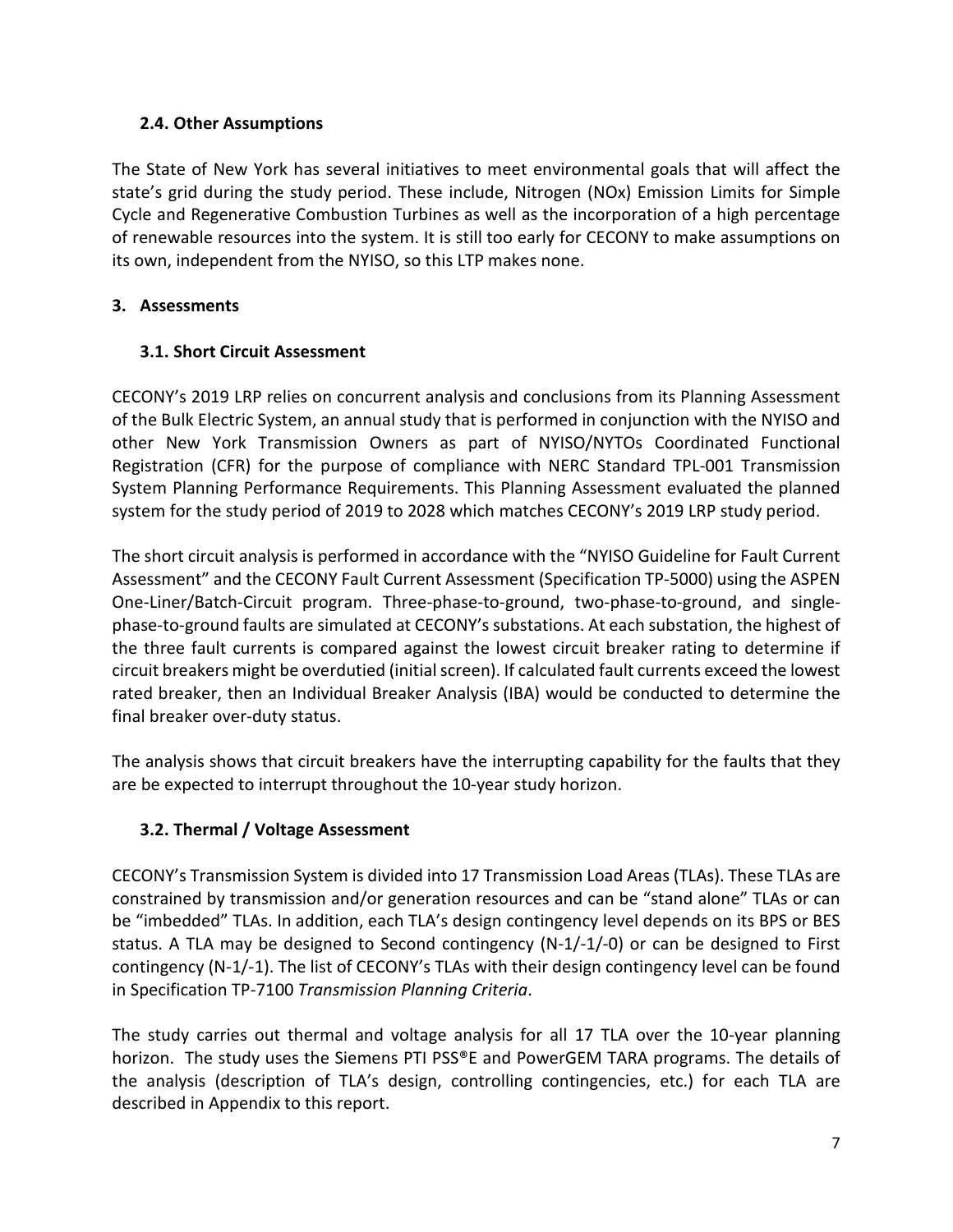Overall, the thermal and voltage analysis does not identify any transmission needs in CECONY's Transmission District under the assumptions established for this assessment over the 10-year planning horizon (years 2019 through 2028).

#### <span id="page-7-0"></span>**3.3. Stability Assessment**

As is done with the Short Circuit Assessment (see section 3.1), CECONY's 2019 LRP relies on concurrent analysis and conclusions from its Planning Assessment of the Bulk Electric System. As stability analysis is a wide area impact analysis, the NYISO performs the state-wide stability analysis. CECONY identified contingencies for NYISO's assessment. This analysis is carried out using the Siemens PTI PSS®E Rev. 33 software in accordance with the "NYISO Guideline for Stability Analysis and Determination of Stability-Based Transfer Limits". The NYISO concluded that for the identified events and as a result of transient swings, no generating unit steps out of synchronism, no tripping of transmission lines and transformers happens due to operation of generic or actual relay models, and all BES power oscillations exhibit acceptable damping.

#### <span id="page-7-1"></span>**3.4. Extreme Contingency Assessment**

CECONY's 2019 LRP also relies on concurrent analysis and conclusions from its Planning Assessment of the Bulk Electric System. As Extreme Events analysis is a wide area impact analysis, the NYISO performs the analysis. The analysis is carried out using the Siemens PTI PSS®E (steady state and dynamics) and PowerGEM TARA (steady state) programs.

The NYISO study conclude that the steady state extreme event analysis showed no cascading outages for all steady state base and sensitivity cases. Some contingencies showed voltage violations, significant voltage drops, and/or thermal overloads on the underlying 138 kV subtransmission system. Cascading analysis show that some contingencies have significant load and generation losses, but these conditions are local in nature; therefore, the NYISO concluded that no further evaluation of possible actions designed to reduce the likelihood or mitigate the consequences and adverse impacts of the events is necessary.

In addition, the NYISO concluded that for stability Extreme Event analysis all studied contingencies are stable and damped. In all of the evaluated cases and conditions tested, the affected area is confined to the NYCA system. No widespread system disturbances are observed.

#### <span id="page-7-2"></span>**3.5. Transient Assessment**

There were no Transient Assessment performed as part of 2019 LTP. Transient Assessment is performed as major changes occur in the topography of the Con Edison transmission infrastructure to ensure that electrical equipment (e.g. circuit breakers, transformers) are protected against transient overvoltage and harmful resonance conditions caused by switching operations and/or potential contingency events.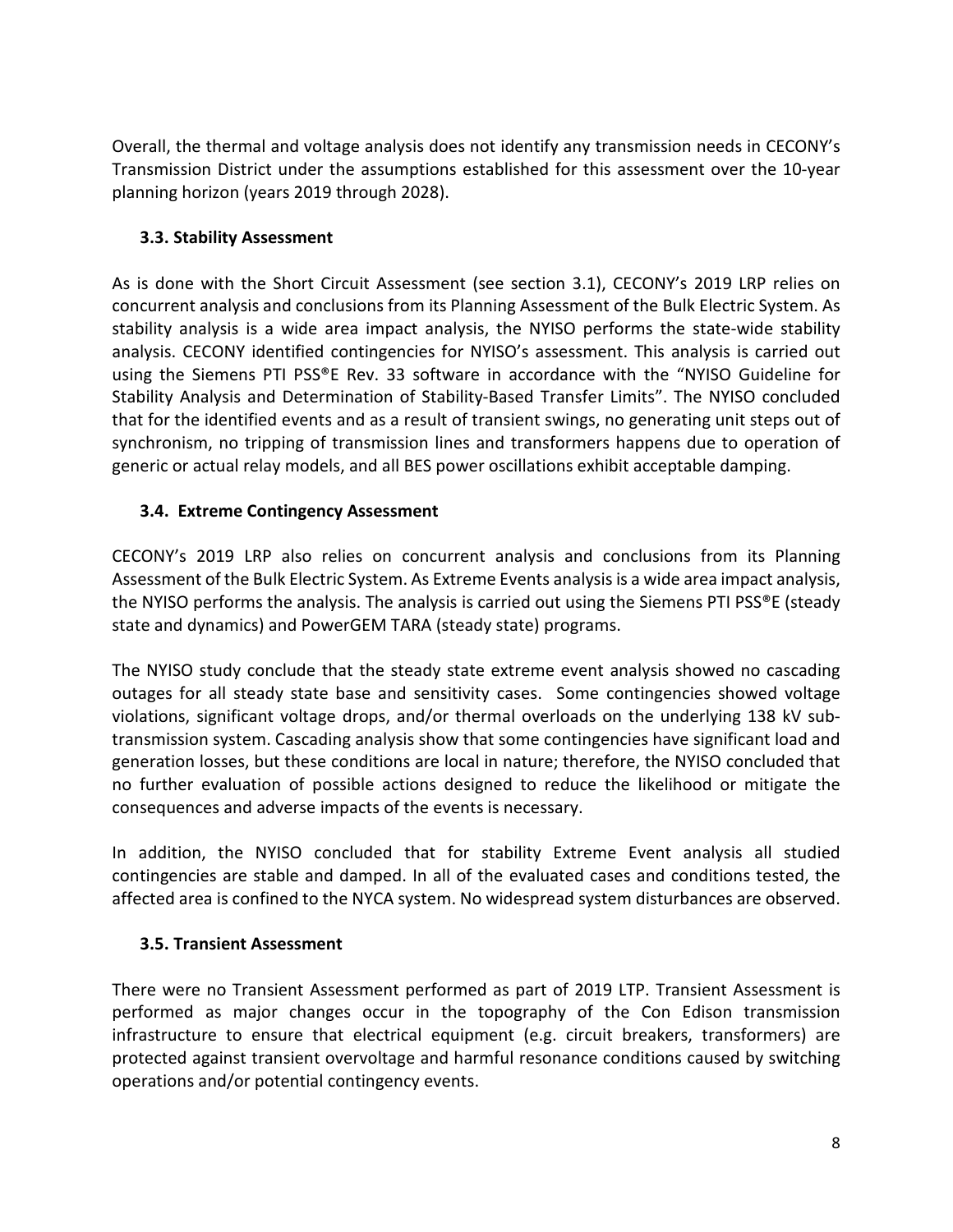#### <span id="page-8-0"></span>**4. Conclusions**

Consolidated Edison Company of New York (CECONY) conducted its 2019 Local Transmission Planning Process (LTPP) for its own Transmission District. The following is CECONY's conclusion as it relates to its Local Transmission Plan (LTP) for years 2019 through 2028.

#### *2019 Local Transmission Plan Findings:*

The 2019 CECONY's Local Transmission Plan (LTP) does not identify any transmission needs in CECONY's Transmission District under the assumptions established for this assessment over the 10-years planning horizon (years 2019 through 2028).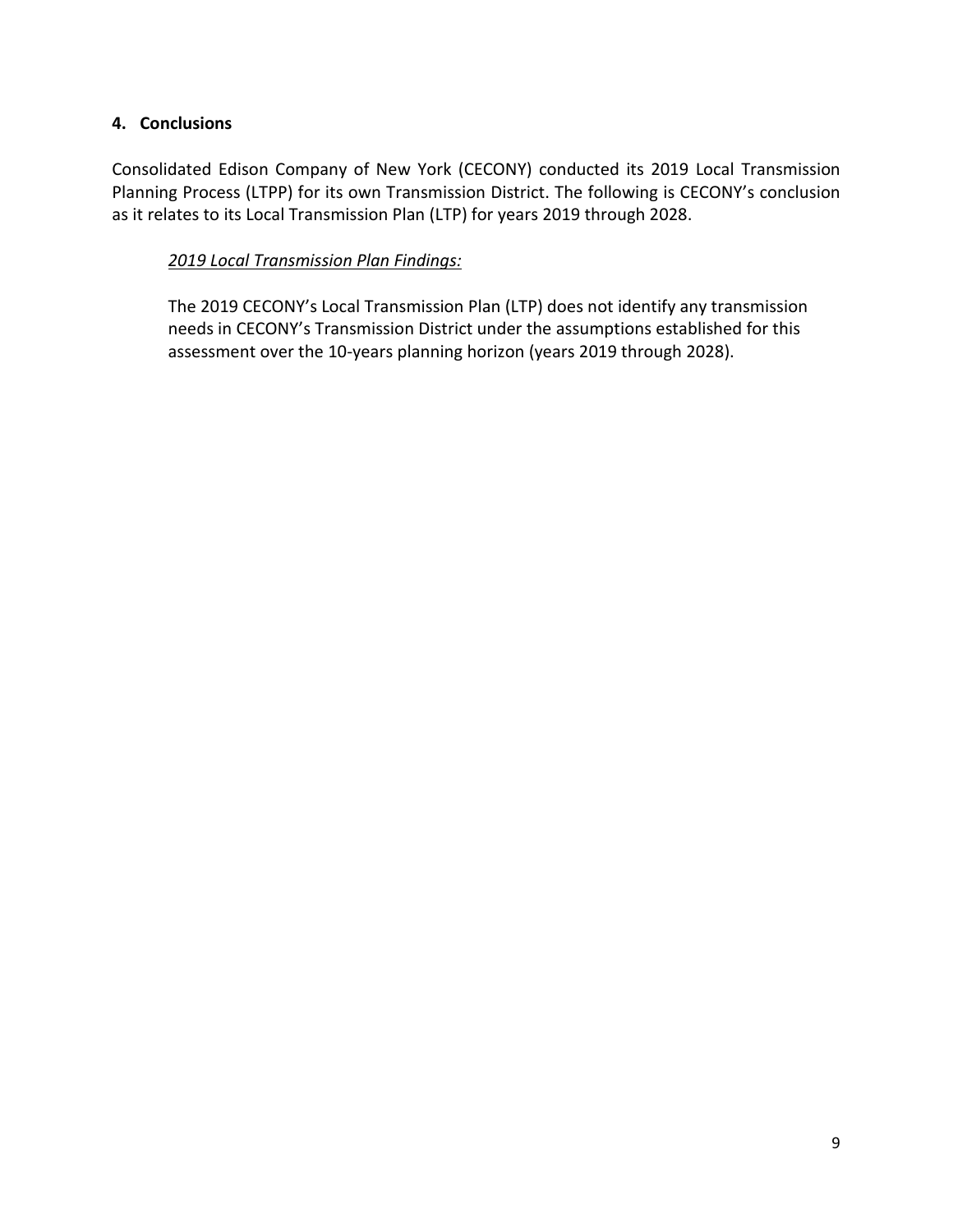#### **New York City 345/138 kV Transmission Load Area (TLA)**

<span id="page-9-0"></span>The New York City 345/138 kV Transmission Load Area (TLA) is designed for second contingency. For the limiting scenario testing, applicable post-contingency thermal, voltage and stability limits shall not be exceeded. Prior to testing for the second contingency, the system should be able to be returned to its normal state limits utilizing ten-minute operating reserves and system controls. In addition, after the second contingency has occurred, the system must be returned to within its normal state limits using all available operating reserves and system controls (N-1/-1/-0).

The first level controlling contingency for this TLA is the loss of the 345 kV feeder Q11 (Mott Haven – Rainey). The second level controlling contingency for this TLA is Ravenswood 3.

Applicable immediate post-contingency thermal and voltage limits were not exceeded when the controlling (N-1) contingency was applied and the local system was returned to within its Normal state limits(N-1/-0). Applicable immediate post contingency thermal and voltage limits were also not exceeded when the controlling (N-1/-1) contingency was applied and the system was returned to within its Normal state limits (N-1/-1/-0).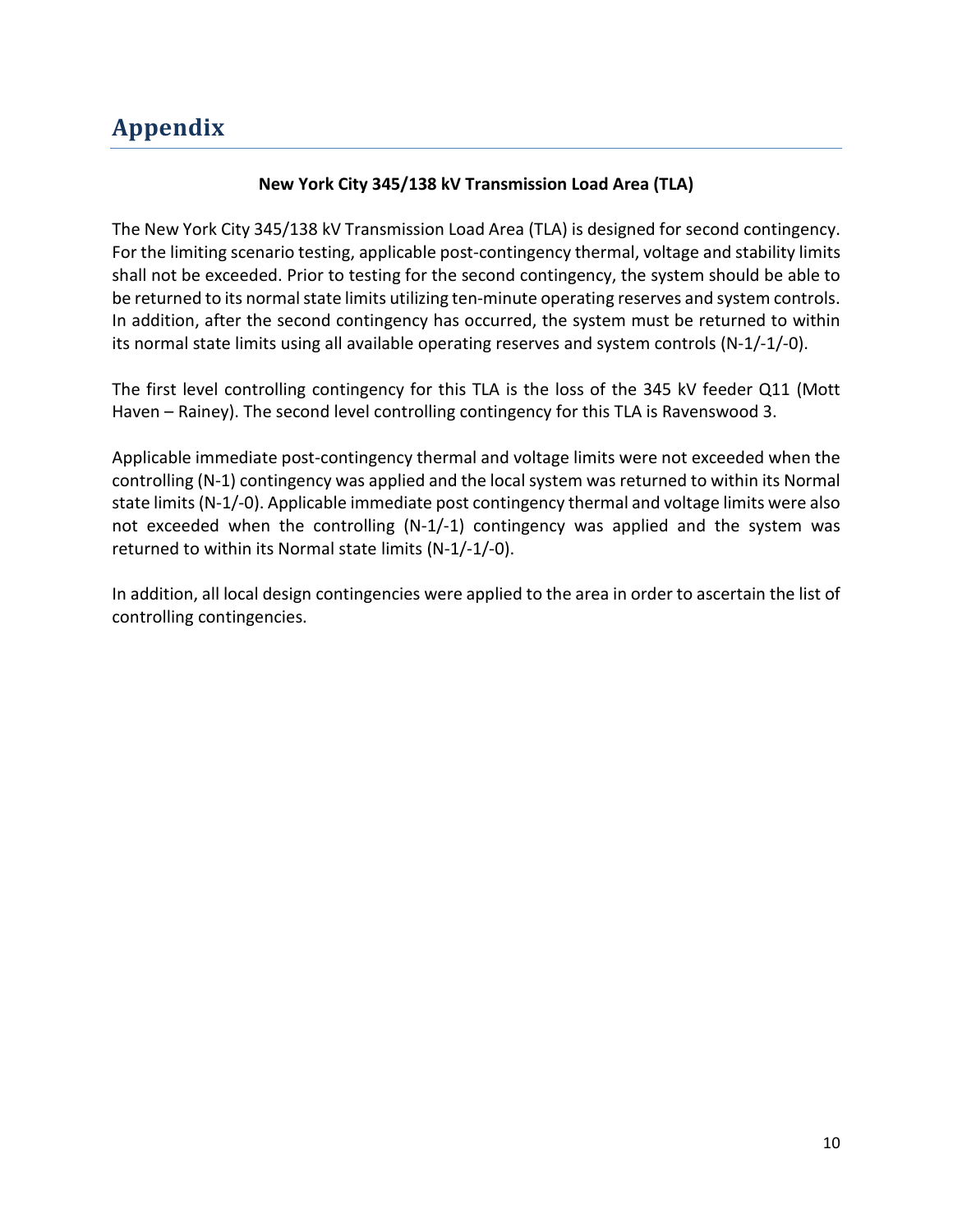#### **West 49th Street 345 kV Transmission Load Area (TLA)**

The West 49th Street 345 kV Transmission Load Area (TLA) is designed for second contingency. For the limiting scenario testing, applicable post-contingency thermal and voltage limits shall not be exceeded. Prior to testing for the second contingency, the system should be able to be returned to its normal state limits utilizing ten-minute operating reserves and system controls. In addition, after the second contingency has occurred, the system must be returned to within its normal state limits using all available operating reserves and system controls (N-1/-1/-0).

The first level controlling contingency for this TLA is loss of the 345kV feeder M51 (Sprain Brook – West 49th Street). The second level controlling contingency for this TLA is loss of the 345 kV feeder M52 (Sprain Brook – West 49th Street).

Applicable immediate post-contingency thermal and voltage limits were not exceeded when the controlling (N-1) contingency was applied and the local system was returned to within its Normal state limits(N-1/-0). Applicable immediate post contingency thermal and voltage limits were also not exceeded when the controlling (N-1/-1) contingency was applied and the system was returned to within its Normal state limits (N-1/-1/-0).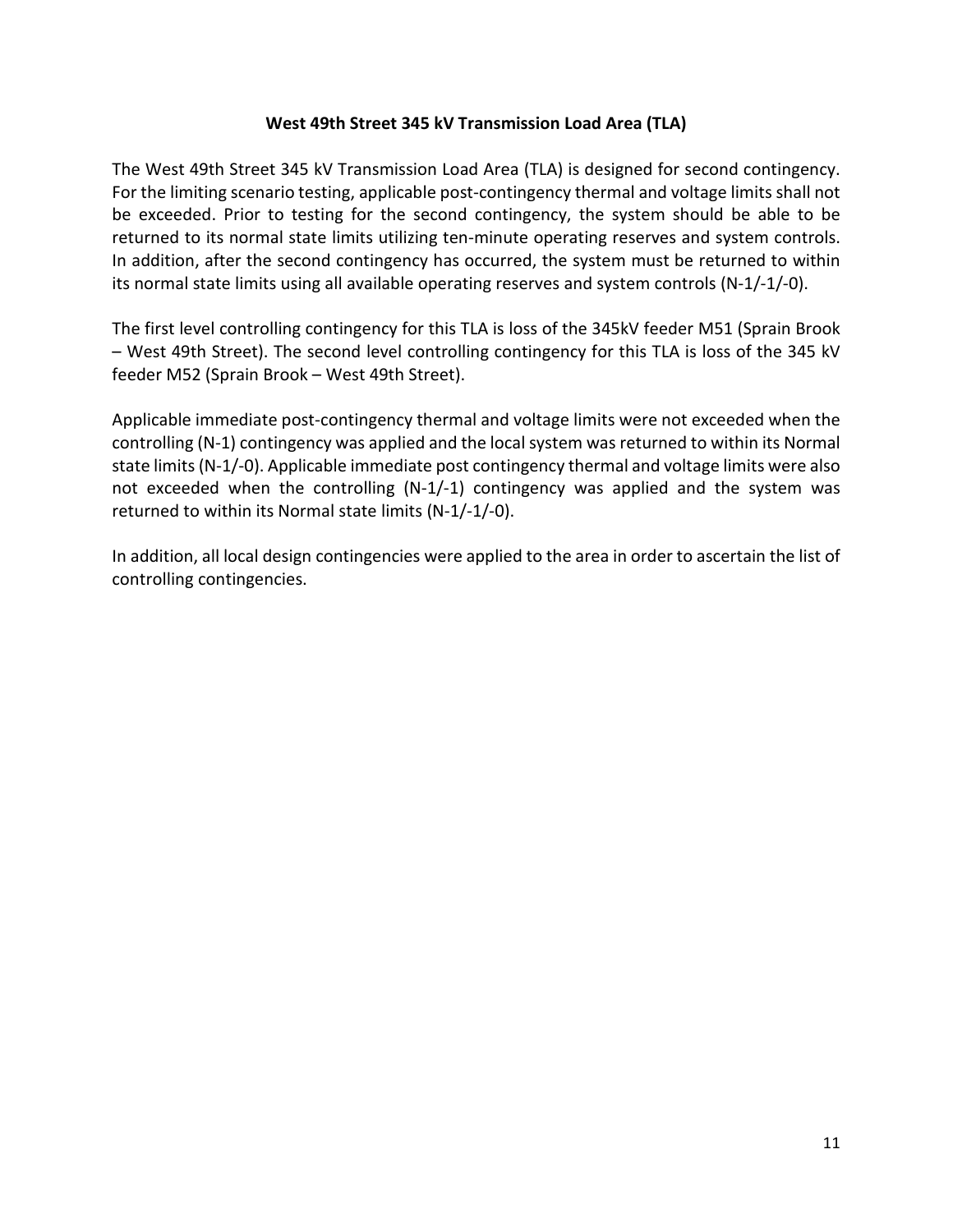#### **East 13th Street 138 kV Transmission Load Area (TLA)**

The East 13th Street 138 kV Transmission Load Area (TLA) is designed for second contingency. For the limiting scenario testing, applicable post-contingency thermal and voltage limits shall not be exceeded. Prior to testing for the second contingency, the system should be able to be returned to its normal state limits utilizing ten-minute operating reserves and system controls. In addition, after the second contingency has occurred, the system must be returned to within its normal state limits using all available operating reserves and system controls (N-1/-1/-0).

The first level controlling contingency for this TLA is the loss of the 345 kV feeder 46 (East 13th Street – Farragut) with and associated 345/138 kV feeder 37372 (East 13th Street 345 kV – East 13th Street 138 kV). The second level controlling contingency for this TLA is the loss of the 345 kV feeder Q35M (East 13th Street – Astoria Annex) with an associated 345/138 kV feeder 37376 (East 13th Street 345 kV – East 13th Street 138 kV).

Applicable immediate post-contingency thermal and voltage limits were not exceeded when the controlling (N-1) contingency was applied and the local system was returned to within its Normal state limits(N-1/-0). Applicable immediate post contingency thermal and voltage limits were also not exceeded when the controlling (N-1/-1) contingency was applied and the system was returned to within its Normal state limits (N-1/-1/-0).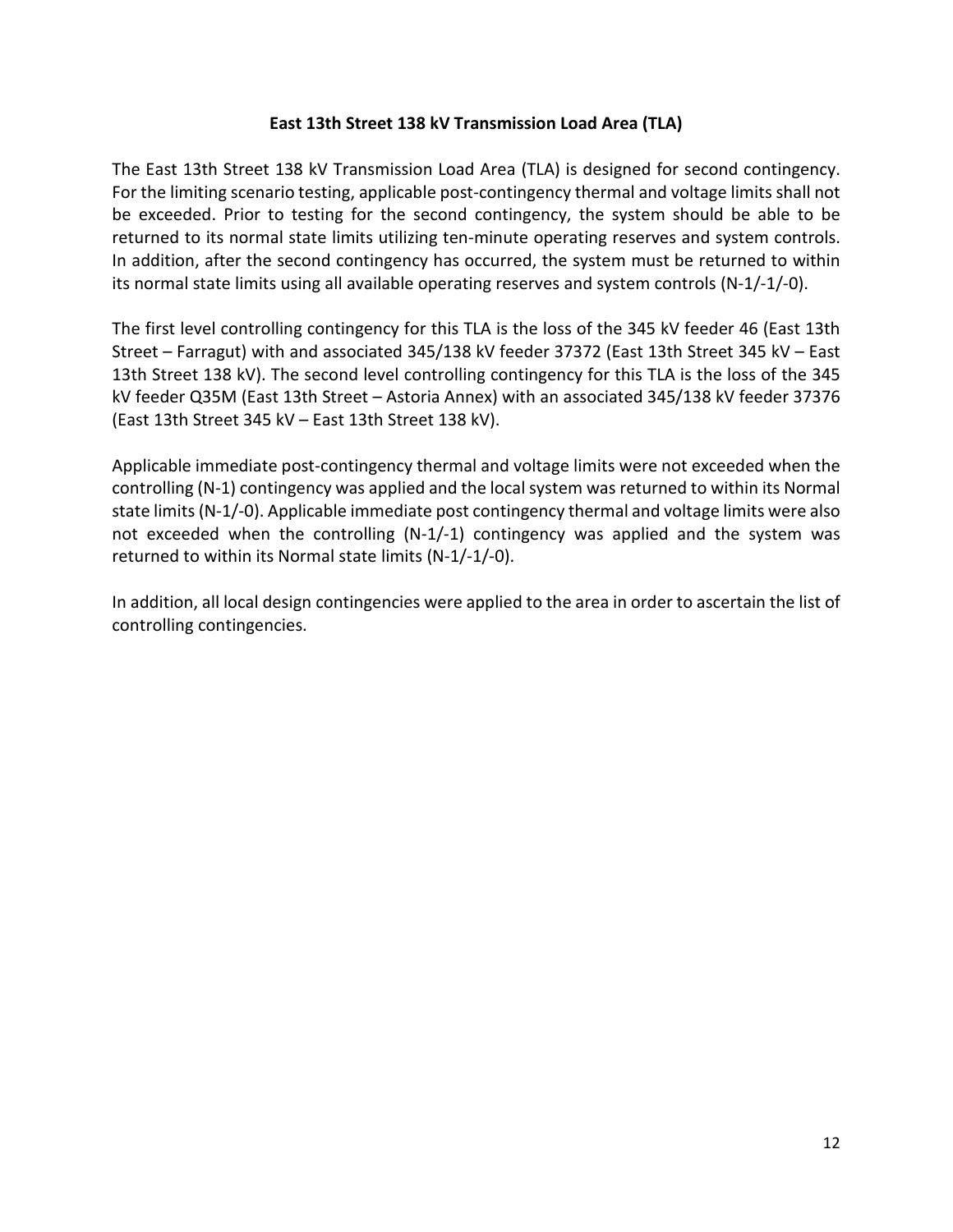#### **Astoria East/Corona 138 kV Transmission Load Area (TLA)**

The Astoria East/Corona 138 kV Transmission Load Area (TLA) is designed for second contingency. For the limiting scenario testing, applicable post-contingency thermal and voltage limits shall not be exceeded. Prior to testing for the second contingency, the system should be able to be returned to its normal state limits utilizing ten-minute operating reserves and system controls. In addition, after the second contingency has occurred, the system must be returned to within its normal state limits using all available operating reserves and system controls (N-1/-1/-0).

The first level controlling contingency for this TLA is Astoria Energy I. The second level controlling contingency for this TLA is the loss of feeder 34901 and Astoria 2.

Applicable immediate post-contingency thermal and voltage limits were not exceeded when the controlling (N-1) contingency was applied and the local system was returned to within its Normal state limits(N-1/-0). Applicable immediate post contingency thermal and voltage limits were also not exceeded when the controlling (N-1/-1) contingency was applied and the system was returned to within its Normal state limits (N-1/-1/-0).

In addition, all local design contingencies were applied to the area in order to ascertain the list of controlling contingencies.

#### **Astoria West/Queensbridge 138 kV Transmission Load Area (TLA)**

The Astoria West/Queensbridge 138 kV Transmission Load Area (TLA) is designed for second contingency. For the limiting scenario testing, applicable post-contingency thermal and voltage limits shall not be exceeded. Prior to testing for the second contingency, the system should be able to be returned to its normal state limits utilizing ten-minute operating reserves and system controls. In addition, after the second contingency has occurred, the system must be returned to within its normal state limits using all available operating reserves and system controls (N-1/-1/-0).

The first level controlling contingency for this TLA is the loss of NYPA CC1/CC2. The second level controlling contingency for this TLA is loss of Astoria 5.

Applicable immediate post-contingency thermal and voltage limits were not exceeded when the controlling (N-1) contingency was applied and the local system was returned to within its Normal state limits(N-1/-0). Applicable immediate post contingency thermal and voltage limits were also not exceeded when the controlling (N-1/-1) contingency was applied and the system was returned to within its Normal state limits (N-1/-1/-0).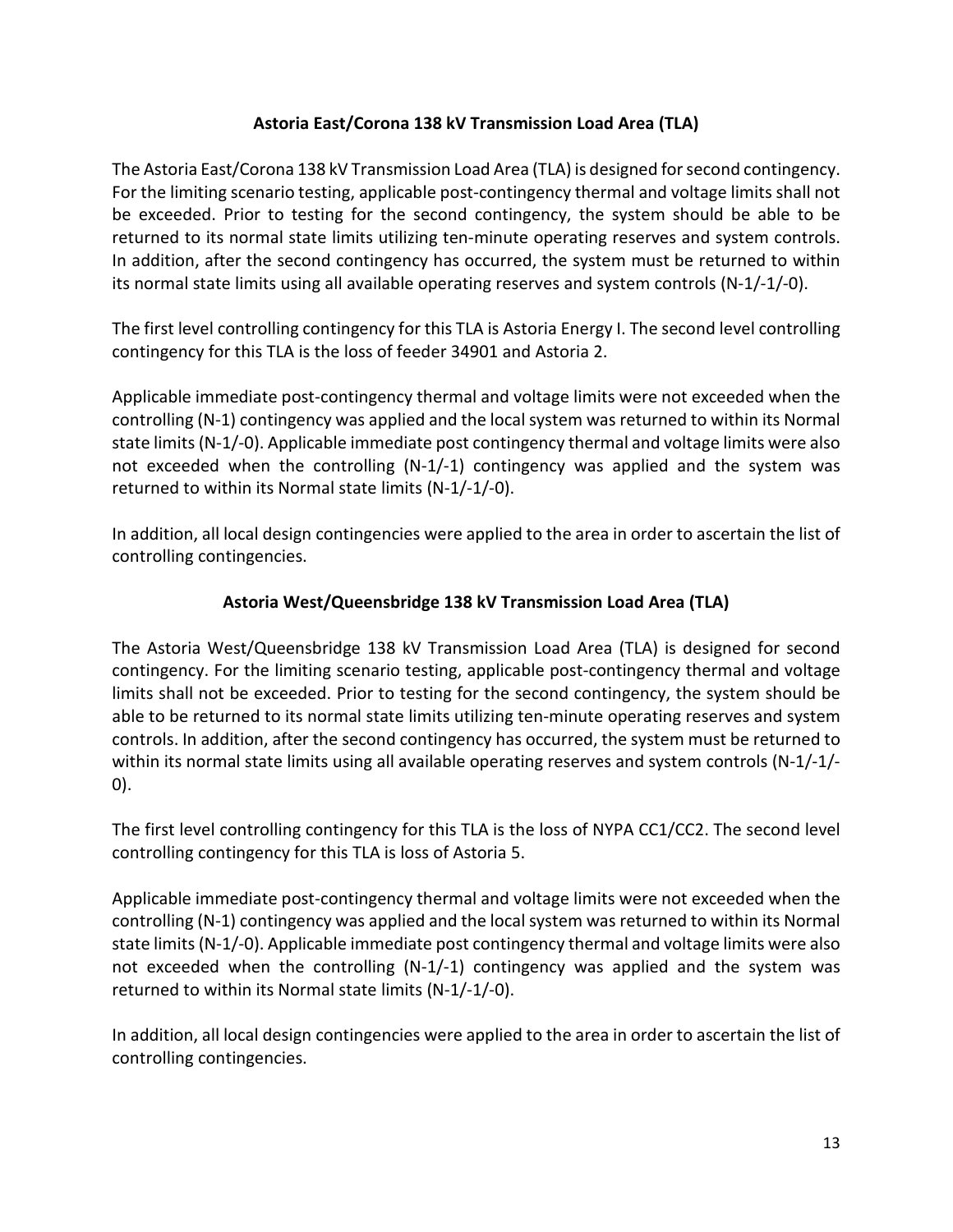#### **Vernon/Queensbridge 138 kV Transmission Load Area (TLA)**

The Vernon/Queensbridge 138 kV Transmission Load Area (TLA) is designed for second contingency. For the limiting scenario testing, applicable post-contingency thermal and voltage limits shall not be exceeded. Prior to testing for the second contingency, the system should be able to be returned to its normal state limits utilizing ten-minute operating reserves and system controls. In addition, after the second contingency has occurred, the system must be returned to within its normal state limits using all available operating reserves and system controls (N-1/-1/-0).

The first level controlling contingency for this TLA is the loss of Ravenswood 1. The second level controlling contingency for this TLA is loss of Ravenswood 2.

Applicable immediate post-contingency thermal and voltage limits were not exceeded when the controlling (N-1) contingency was applied and the local system was returned to within its Normal state limits(N-1/-0). Applicable immediate post contingency thermal and voltage limits were also not exceeded when the controlling (N-1/-1) contingency was applied and the system was returned to within its Normal state limits (N-1/-1/-0).

In addition, all local design contingencies were applied to the area in order to ascertain the list of controlling contingencies.

#### **East River 138 kV Transmission Load Area (TLA)**

The East River 138 kV Transmission Load Area (TLA) is designed for second contingency. For the limiting scenario testing, applicable post-contingency thermal and voltage shall not be exceeded. Prior to testing for the second contingency, the system should be able to be returned to its normal state limits utilizing ten-minute operating reserves and system controls. In addition, after the second contingency has occurred, the system must be returned to within its normal state limits using all available operating reserves and system controls (N-1/-1/-0).

The controlling contingency for this TLA is the failure of breaker BT 6-7 at East River 69 kV substation resulting in the loss of East River 6 and East River 7 (single event: N-1/-0). Other N-1/- 1/-0 contingencies can be mitigated by the utilization of placing an Emergency Tie feeder 44372 in-service.

Applicable immediate post-contingency thermal and voltage limits were not exceeded when the controlling (N-1) contingency was applied and the local system was returned to within its Normal state limits(N-1/-0). Applicable immediate post contingency thermal and voltage limits were also not exceeded when the controlling (N-1/-1) contingency was applied and the system was returned to within its Normal state limits (N-1/-1/-0).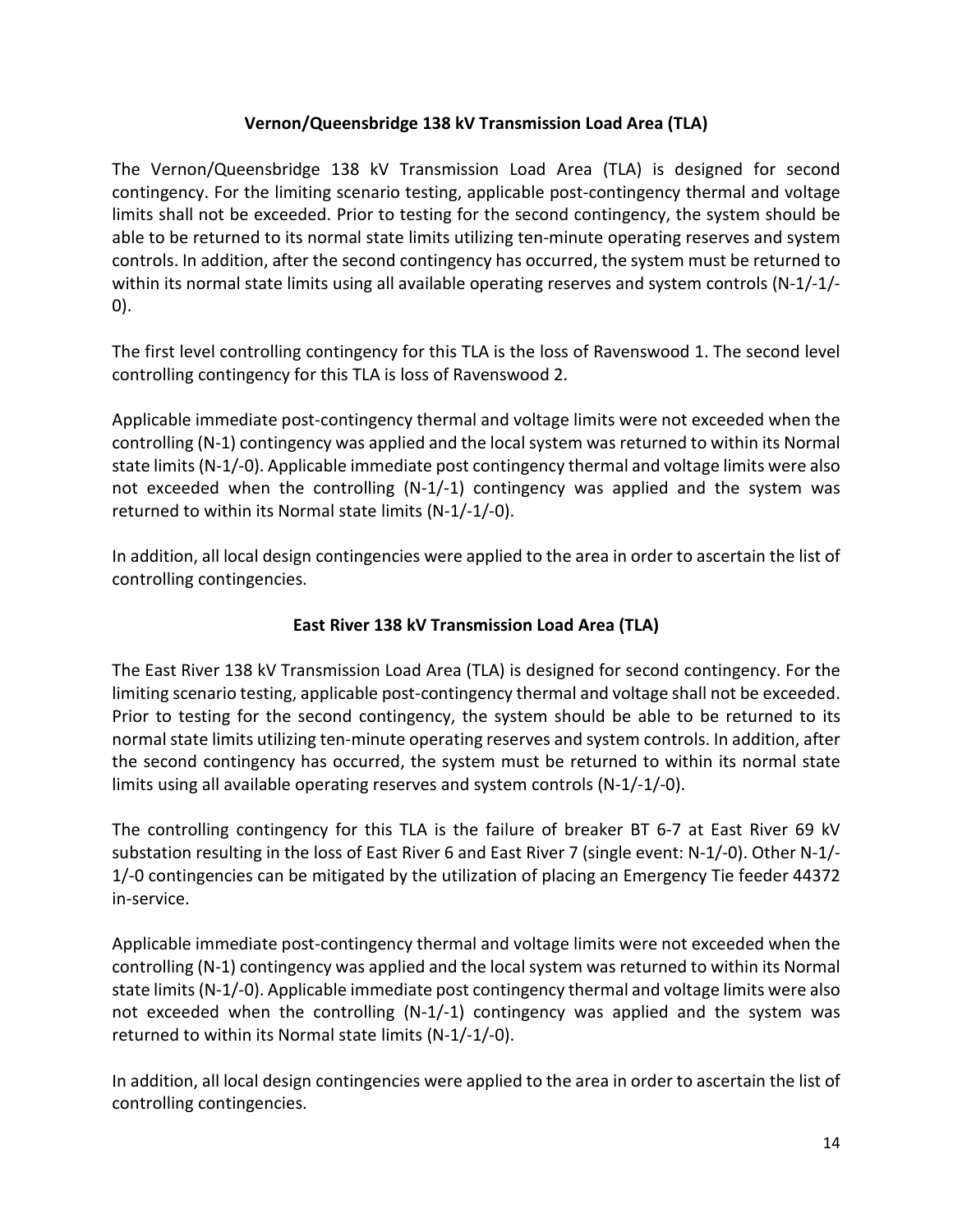#### **Millwood/Buchanan 138 kV Transmission Load Area (TLA)**

The Millwood/Buchannan 138 kV Transmission Load Area (TLA) is designed for first contingency. For the limiting scenario testing, applicable post-contingency thermal and voltage limits shall not be exceeded. Prior to testing for the second contingency, the system should be able to be returned to its normal state limits utilizing ten-minute operating reserves and system controls  $(N-1/-1)$ .

The first level controlling contingency for this TLA is the loss of 345/138 kV transformer TA2 (Millwood 345 kV – Millwood 138 kV). The second level controlling contingency for this TLA is the loss of 345/138 kV transformer TA5 (Buchanan North 345 kV – Millwood 138 kV).

Applicable immediate post-contingency thermal and voltage limits were not exceeded when the controlling (N-1) contingency was applied and the local system was returned to within its Normal state limits(N-1/-0). Applicable immediate post contingency thermal and voltage limits were also not exceeded when the controlling (N-1/-1) contingency was applied and the system.

In addition, all local design contingencies were applied to the area in order to ascertain the list of controlling contingencies.

#### **Eastview 138 kV Transmission Load Area (TLA)**

The Eastview 138 kV Transmission Load Area (TLA) is designed for first contingency. For the limiting scenario testing, applicable post-contingency thermal and voltage limits shall not be exceeded. In addition, the system must be able to be returned to within its normal state limits using all available operating reserves and system controls (N-1/-0).

The first level controlling contingency for this TLA is the Loss of Common Tower, transformers 1N and 1S and 345 kV feeders W78, W85, W64, and W99.

Applicable immediate post-contingency thermal and voltage limits were not exceeded when the controlling (N-1) contingency was applied and the local system was returned to within its Normal state limits (N-1/-0).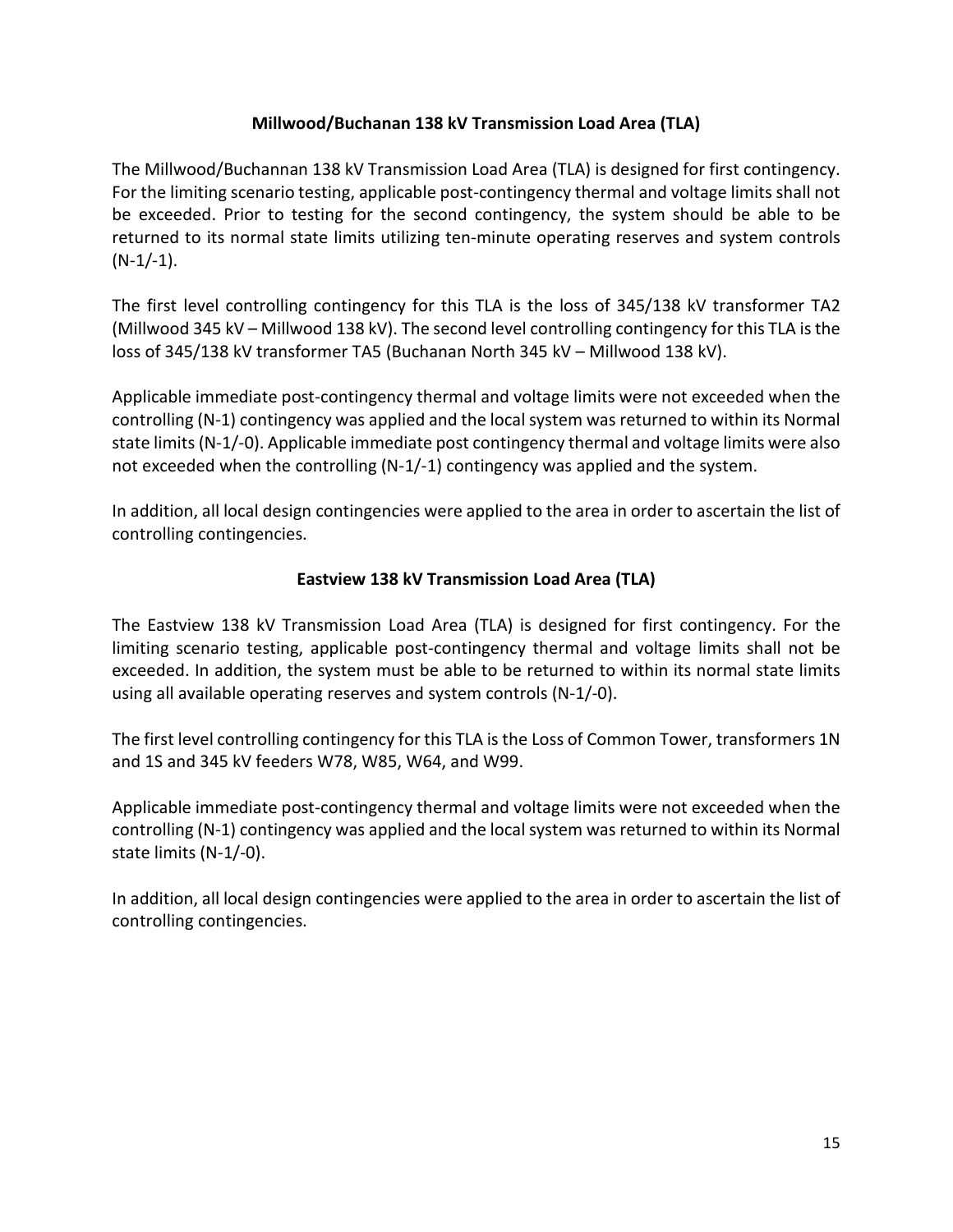#### **Dunwoodie North/Sherman Creek 138 kV Transmission Load Area (TLA)**

The Dunwoodie North/Sherman Creek 138kV Transmission Load Area (TLA) is designed for first contingency. For the limiting scenario testing, applicable post-contingency thermal and voltage limits shall not be exceeded. Prior to testing for the second contingency, the system should be able to be returned to its normal state limits utilizing ten-minute operating reserves and system controls (N-1/-1).

The first level controlling contingency for this TLA is the loss of 345 kV feeder M29 (Sprain Brook – Academy). The second level controlling contingency for this TLA is loss of 345/138 kV feeder W74 (Dunwoodie 345 kV – Dunwoodie North 138 kV).

Applicable immediate post-contingency thermal and voltage limits were not exceeded when the controlling (N-1) contingency was applied and the local system was returned to within its Normal state limits(N-1/-0). Applicable immediate post contingency thermal and voltage limits were also not exceeded when the controlling (N-1/-1) contingency was applied and the system.

In addition, all local design contingencies were applied to the area in order to ascertain the list of controlling contingencies.

#### **Dunwoodie South kV Transmission Load Area (TLA)**

The Dunwoodie South 138 kV Transmission Load Area (TLA) is designed for first contingency. For the limiting scenario testing, applicable post-contingency thermal and voltage limits shall not be exceeded. Prior to testing for the second contingency, the system should be able to be returned to its normal state limits utilizing ten-minute operating reserves and system controls (N-1/-1).

The first level controlling contingency for this TLA is the loss of 345 kV feeder W73 (Dunwoodie 345 kV – Dunwoodie South). The second level controlling contingency for this TLA is loss of 345 kV feeder 99942 (Sprain Brook 345 kV – Dunwoodie South 138 kV).

Applicable immediate post-contingency thermal and voltage limits were not exceeded when the controlling (N-1) contingency was applied and the local system was returned to within its Normal state limits (N-1/-0). Applicable immediate post contingency thermal and voltage limits were also not exceeded when the controlling (N-1/-1) contingency was applied and the system.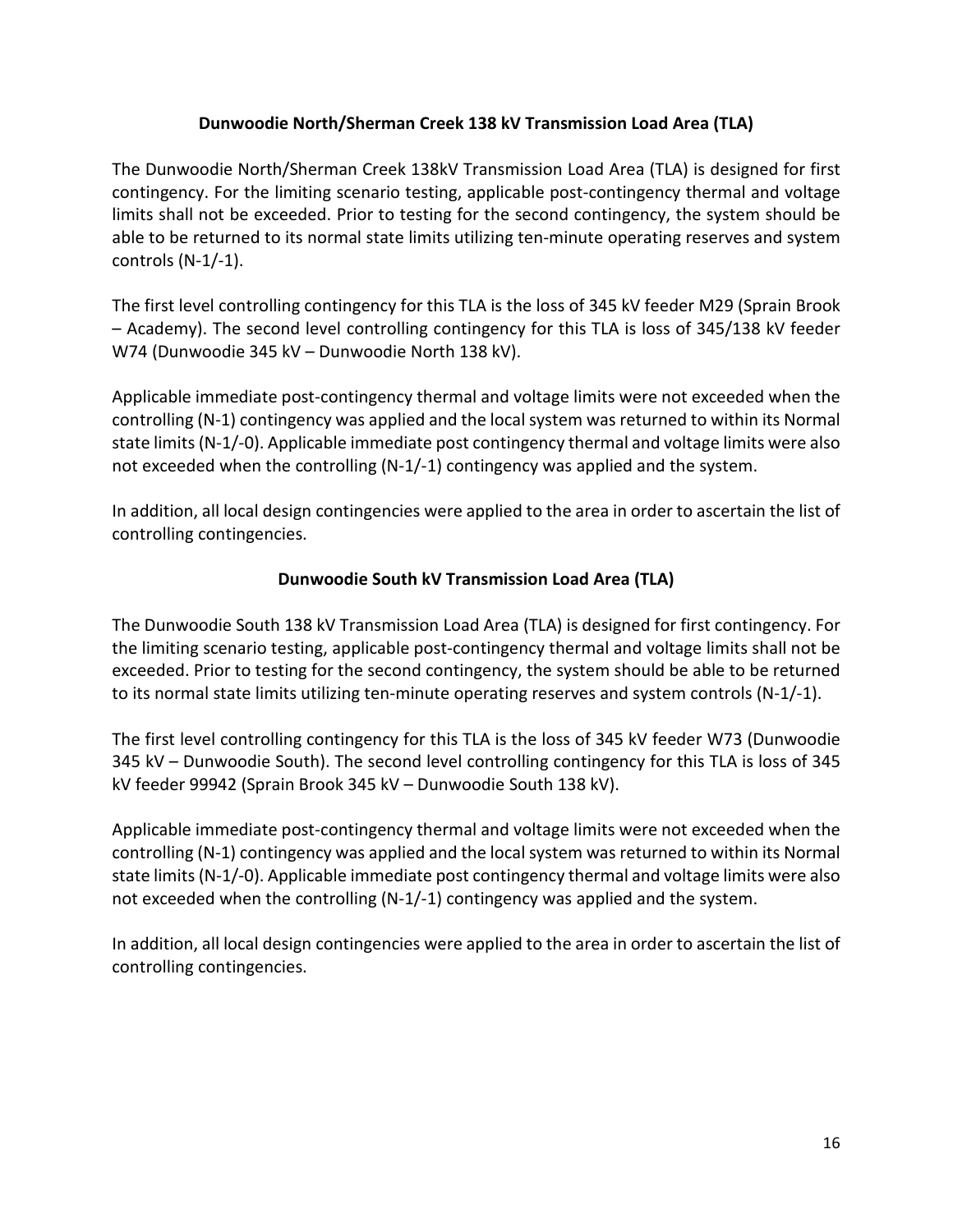#### **The Bronx 138 kV Transmission Load Area (TLA)**

The Bronx 138 kV Transmission Load Area (TLA) is designed for first contingency. For the limiting scenario testing, applicable post-contingency thermal and voltage limits shall not be exceeded. Prior to testing for the second contingency, the system should be able to be returned to its normal state limits utilizing ten-minute operating reserves and system controls (N-1/-1).

The first level controlling contingency for this TLA is the loss of 345 kV feeder M29 (Sprain Brook – Academy). The second level controlling contingency for this TLA is the loss of the 345 kV feeder X28 (Sprain Brook – Tremont).

Applicable immediate post-contingency thermal and voltage limits were not exceeded when the controlling (N-1) contingency was applied and the local system was returned to within its Normal state limits (N-1/-0). Applicable immediate post contingency thermal and voltage limits were also not exceeded when the controlling (N-1/-1) contingency was applied and the system.

In addition, all local design contingencies were applied to the area in order to ascertain the list of controlling contingencies.

#### **Eastern Queens 138 kV Transmission Load Area (TLA)**

The Eastern Queens 138 kV Transmission Load Area (TLA) is designed for first contingency. For the limiting scenario testing, applicable post-contingency thermal and voltage limits shall not be exceeded. Prior to testing for the second contingency, the system should be able to be returned to its normal state limits utilizing ten-minute operating reserves and system controls (N-1/-1).

The first level controlling contingency for this TLA is Astoria Energy I. The second level controlling contingency for this TLA is the loss of feeder 34901 and Astoria 2.

Applicable immediate post-contingency thermal and voltage limits were not exceeded when the controlling (N-1) contingency was applied and the local system was returned to within its Normal state limits (N-1/-0). Applicable immediate post contingency thermal and voltage limits were also not exceeded when the controlling (N-1/-1) contingency was applied and the system.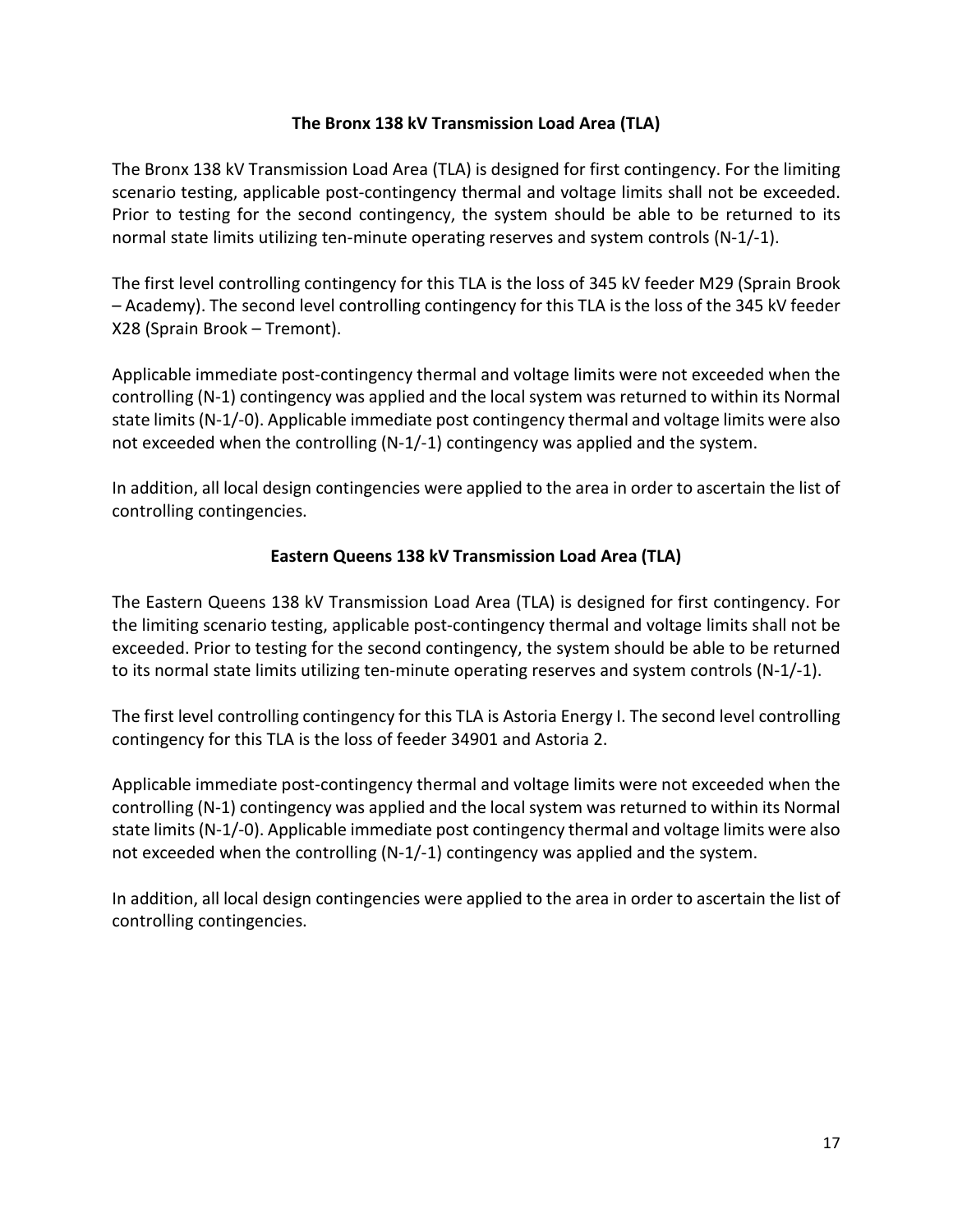#### **Brooklyn/Queens 138 kV Transmission Load Area (TLA)**

The Brooklyn Queens 138 kV Transmission Load Area (TLA) is designed for first contingency. For the limiting scenario testing, applicable post-contingency thermal and voltage limits shall not be exceeded. Prior to testing for the second contingency, the system should be able to be returned to its normal state limits utilizing ten-minute operating reserves and system controls (N-1/-1).

The first level controlling contingency for this TLA is the loss of NYPA CC1/CC2. The second level controlling contingency for this TLA is loss of Astoria 5.

Applicable immediate post-contingency thermal and voltage limits were not exceeded when the controlling (N-1) contingency was applied and the local system was returned to within its Normal state limits (N-1/-0). Applicable immediate post contingency thermal and voltage limits were also not exceeded when the controlling (N-1/-1) contingency was applied and the system.

In addition, all local design contingencies were applied to the area in order to ascertain the list of controlling contingencies.

#### **Corona/Jamaica 138 kV Transmission Load Area (TLA)**

The Corona/Jamaica 138 kV Transmission Load Area (TLA) is designed for first contingency. For the limiting scenario testing, applicable post-contingency thermal and voltage limits shall not be exceeded. Prior to testing for the second contingency, the system should be able to be returned to its normal state limits utilizing ten-minute operating reserves and system controls (N-1/-1).

The controlling contingency for this TLA is the failure of breaker 4E at Jamaica resulting in the loss of 138 kV feeder 901L/M (Jamaica – Valley Stream) and 138 kV feeder 702 (Jamaica – Hudson Avenue); a single event (N-1/-0) which is more severe than other N-1/-1 contingencies which can be mitigated.

Applicable immediate post-contingency thermal and voltage limits were not exceeded when the controlling (N-1) contingency was applied and the local system was returned to within its Normal state limits (N-1/-0). Applicable immediate post contingency thermal and voltage limits were also not exceeded when the controlling (N-1/-1) contingency was applied and the system.